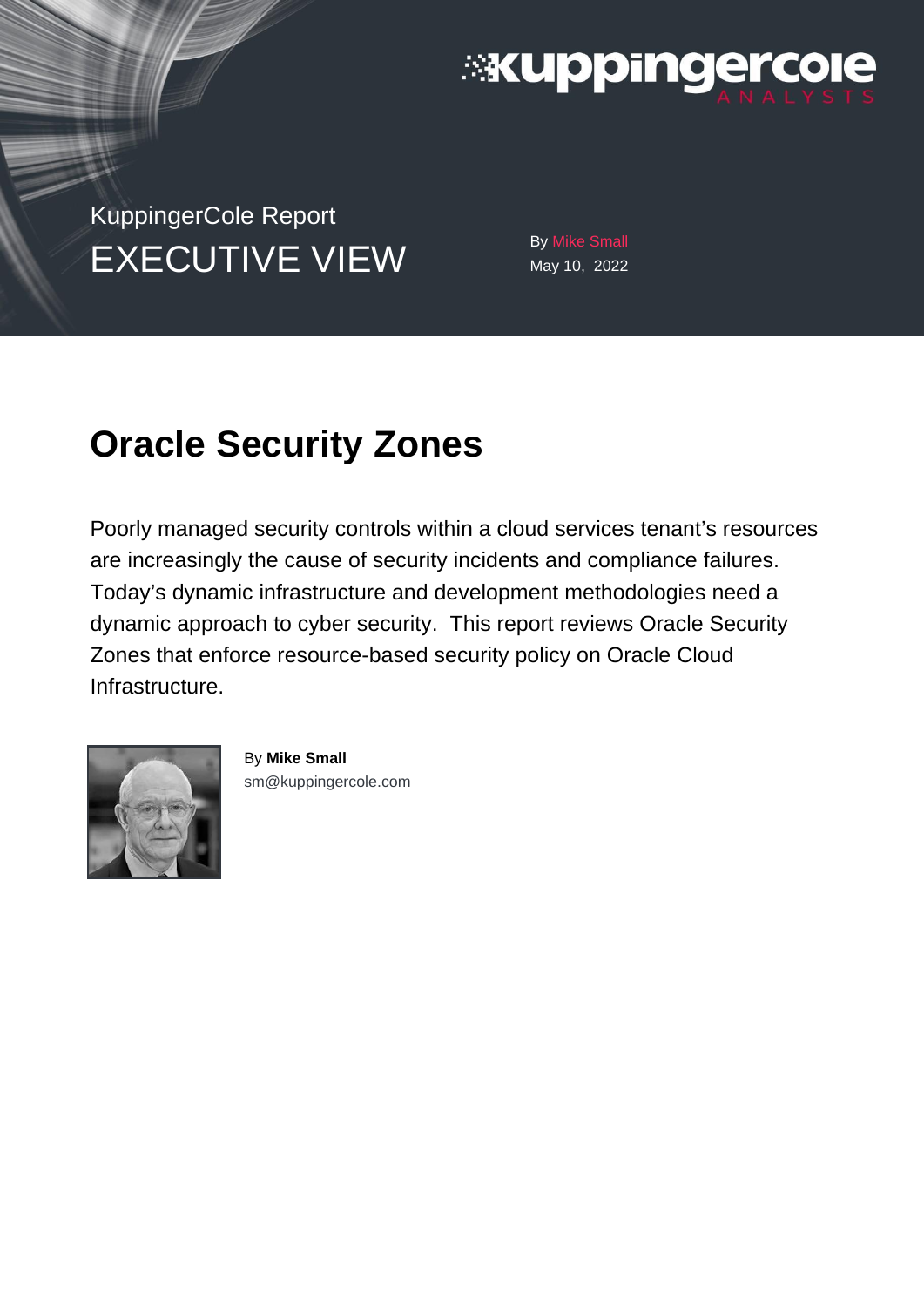

# **Content**

| 3 Strengths and Challenges (and the contract of the contract of the strengths and Challenges (and the contract of the strengths and Strengths and Strengths and Strengths and Strengths and Strengths and Strengths and Streng |
|--------------------------------------------------------------------------------------------------------------------------------------------------------------------------------------------------------------------------------|
|                                                                                                                                                                                                                                |
|                                                                                                                                                                                                                                |
|                                                                                                                                                                                                                                |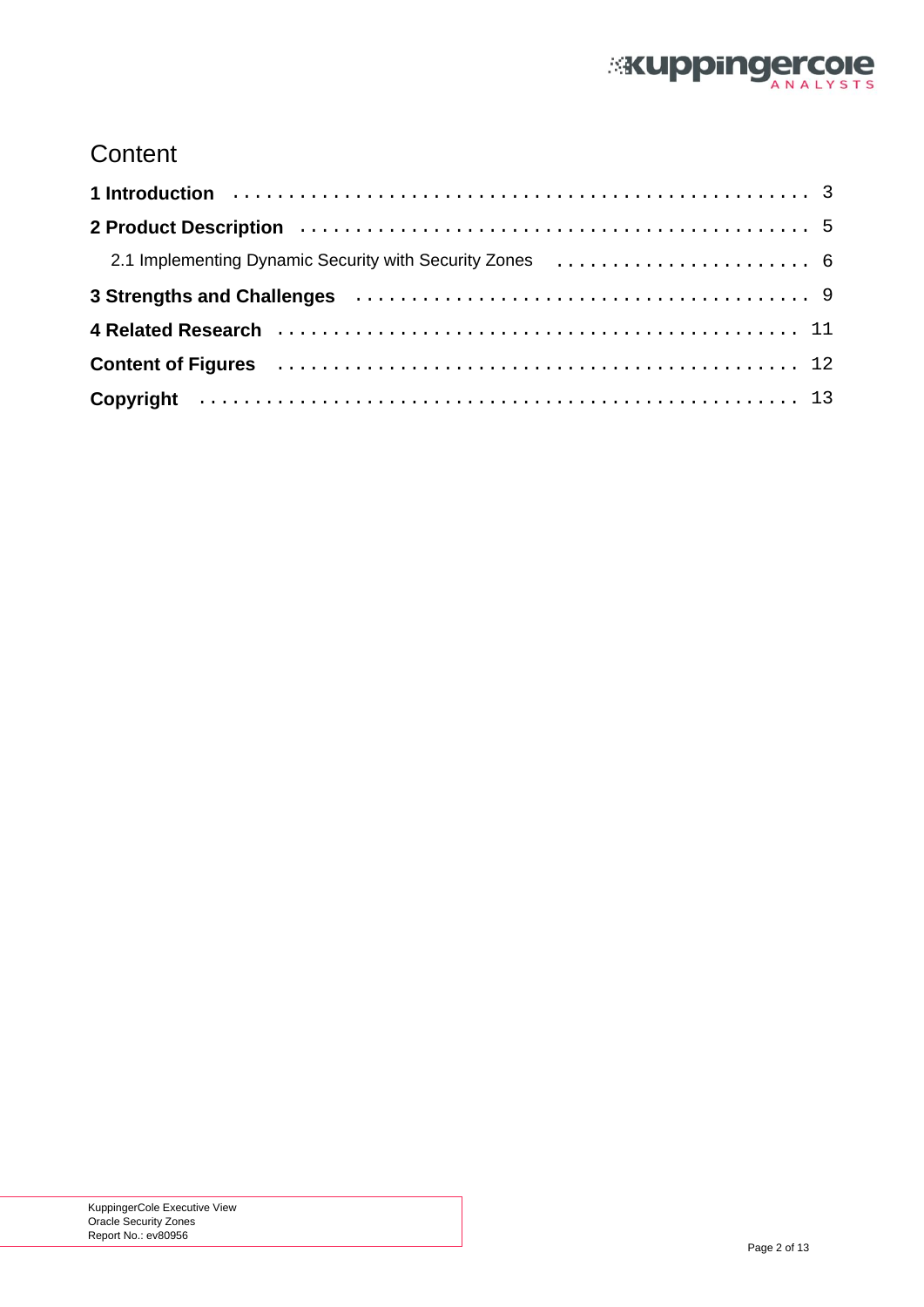

#### <span id="page-2-0"></span>1 Introduction

The on-demand availability of cloud services has provided a way to develop and deliver new applications and services that are more flexible, more responsive to changing demand, and more cost effective than traditional approaches. This is made possible by the just-in-time nature of virtual cloud infrastructure combined with the 'shift left' DevOps trend, and increasingly based on containers and micro services. However, this trend towards dynamic virtual infrastructure creates security challenges. The legacy approach to IT security assumes a comparatively static environment and this is not optimal for the needs of today's dynamic infrastructure and development methodologies. Dynamic just-in-time infrastructure and development requires a dynamic just-in-time approach to IT security.

When IT services were delivered directly from owned physical equipment, the procurement costs, processes, and delays meant that change was slow, and innovation was hard. IT security tools and approaches evolved to manage the security risks associated with this static environment. Controls could be applied after equipment was installed, and the IT estate could be accurately catalogued in a Configuration Management Database (CMDB). Because change was highly managed, risks were relatively static, and manual or partially automated security management processes were enough. For example, weekly scanning could find and fix any newly discovered vulnerabilities and identities, and manual processes were adequate to manage access permissions.

This is no longer the case when using cloud services where infrastructure is virtual, and resources are created and destroyed dynamically as they are needed. The inventory of these virtual resources is not fixed but is constantly changing as demand fluctuates and applications are deployed. In this dynamic environment all the well-known risks, such as unpatched vulnerabilities, still exist but, in addition, there are new risks. These new risks may arise from the new kinds of services that the cloud offers, such as serverless computing, or result from the misconfiguration of cloud services by users that haven't fully mastered the components or platform that they are using.

One area of concern is around DevOps and rapid deployment. The traditional approach to the deployment of IT service elements involved prior risk assessment and the implementation of appropriate security controls. However, the flexibility provided by DevOps and the elastic nature of cloud services makes it easy to rapidly deploy new service elements without strictly enforced checks. In the race to deploy functionality, it is often the case that security takes second place.

This can lead to the cloud service elements being misconfigured in ways that can then be exploited by cyber adversaries. Furthermore, in this dynamic environment the virtual infrastructure components have privileges and, where these are excessive, there are additional vulnerabilities that can be exploited. It is important that cloud environments provide cyber security capabilities to ensure that security and compliance policies are enforced dynamically during application development and deployment, without slowing DevOps down.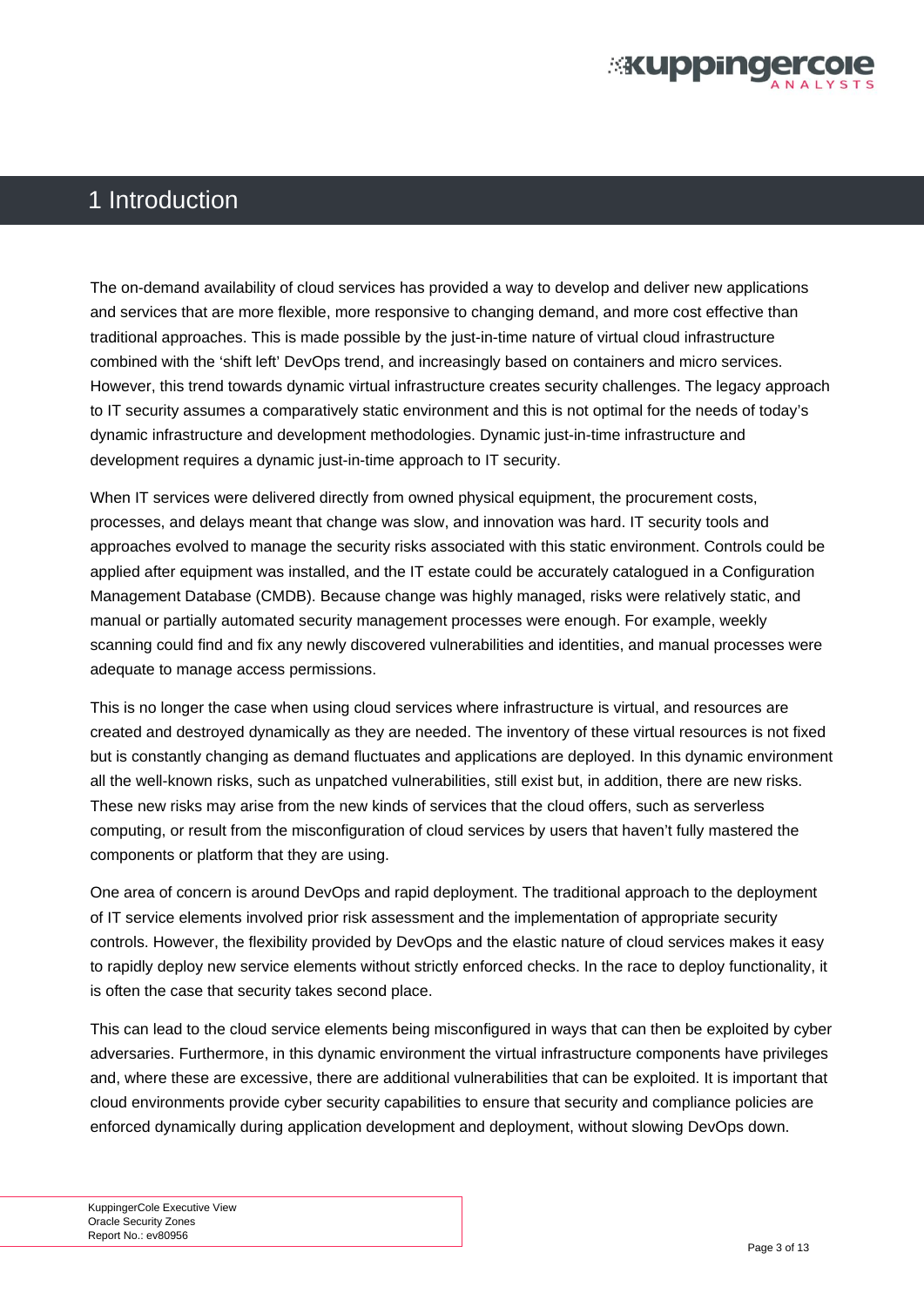

Dynamic just-in-time IT needs dynamic just-in-time security controls. These controls must be policy based and implemented automatically as IT service elements are created, modified, moved, and deleted. This is best implemented by the cloud service itself since this has intimate knowledge of the customers' resources as well as the control plane to enforce controls.

This report describes how these objectives are achieved by Oracle Cloud Security Zones which are a set of security capabilities provided by the OCI (Oracle Cloud Infrastructure).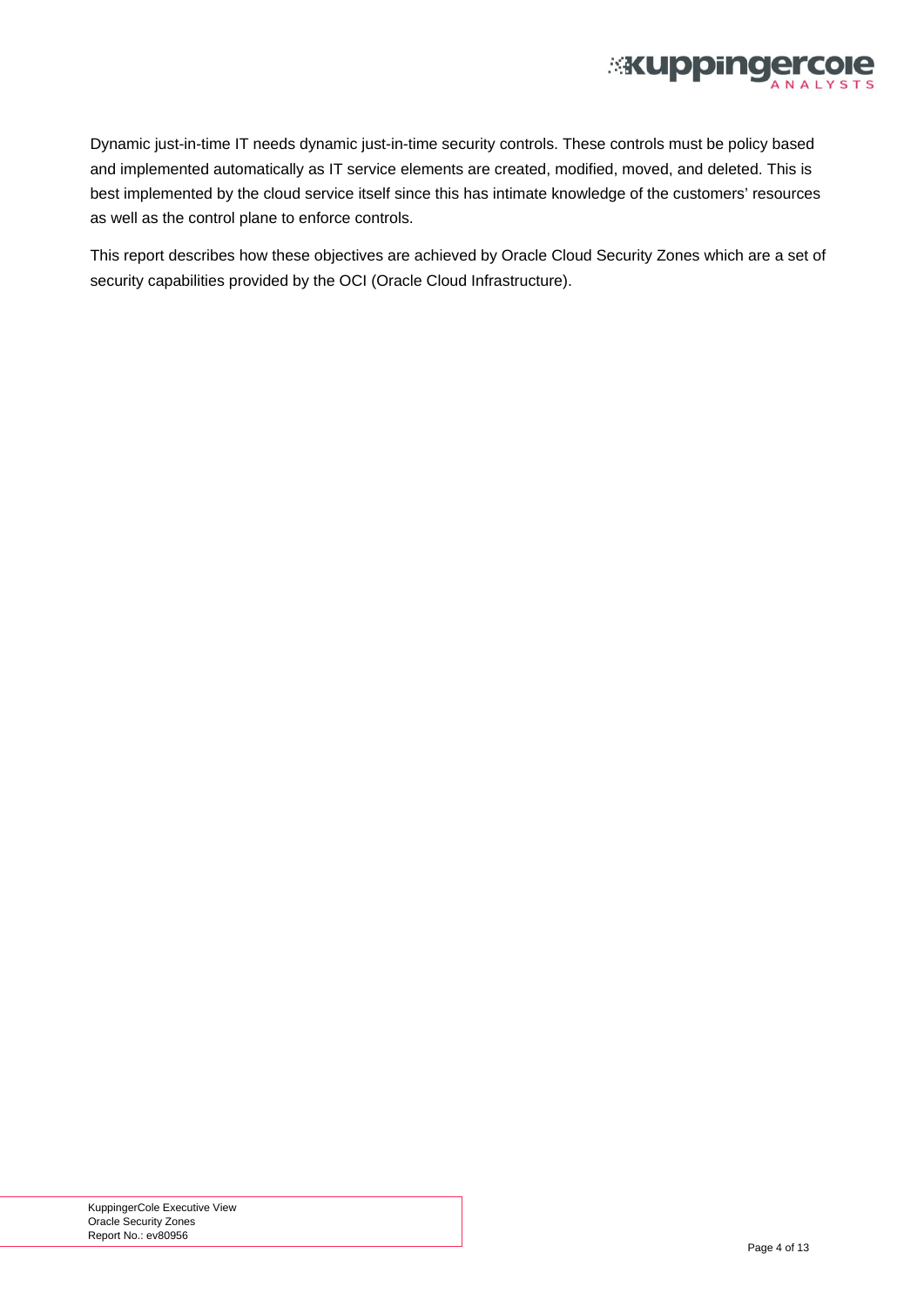

## <span id="page-4-0"></span>2 Product Description

Oracle Security Zones provide policy-based capabilities to protect the customer's resources within the Oracle Cloud Infrastructure. This helps customers to manage their cloud security posture and ensure that their use of the service meets their compliance obligations. Security Zones complement Oracle Cloud Guard which provides visibility into the customer's security posture by assigning security policies that will be enforced on the customer's OCI infrastructure resources.



Figure 1: Oracle Security Zones in context (image reproduced with the permission of Oracle)

Oracle Security Zones enforce resource-based security policy on cloud infrastructure and help customers to implement effective cloud security practices by enforcing security posture from the start. Customers can create Security Zones, which overlay one or more infrastructure compartments with a customer-defined set of security policies. The resources created inside a security zone are subject to all applicable security zone policies that have been applied.

Security Zones complement identity and access management (IAM). Security Zone policies are associated with OCI resources, and these are enforced at the infrastructure control plane. Hence, the Security Zone

KuppingerCole Executive View Oracle Security Zones Report No.: ev80956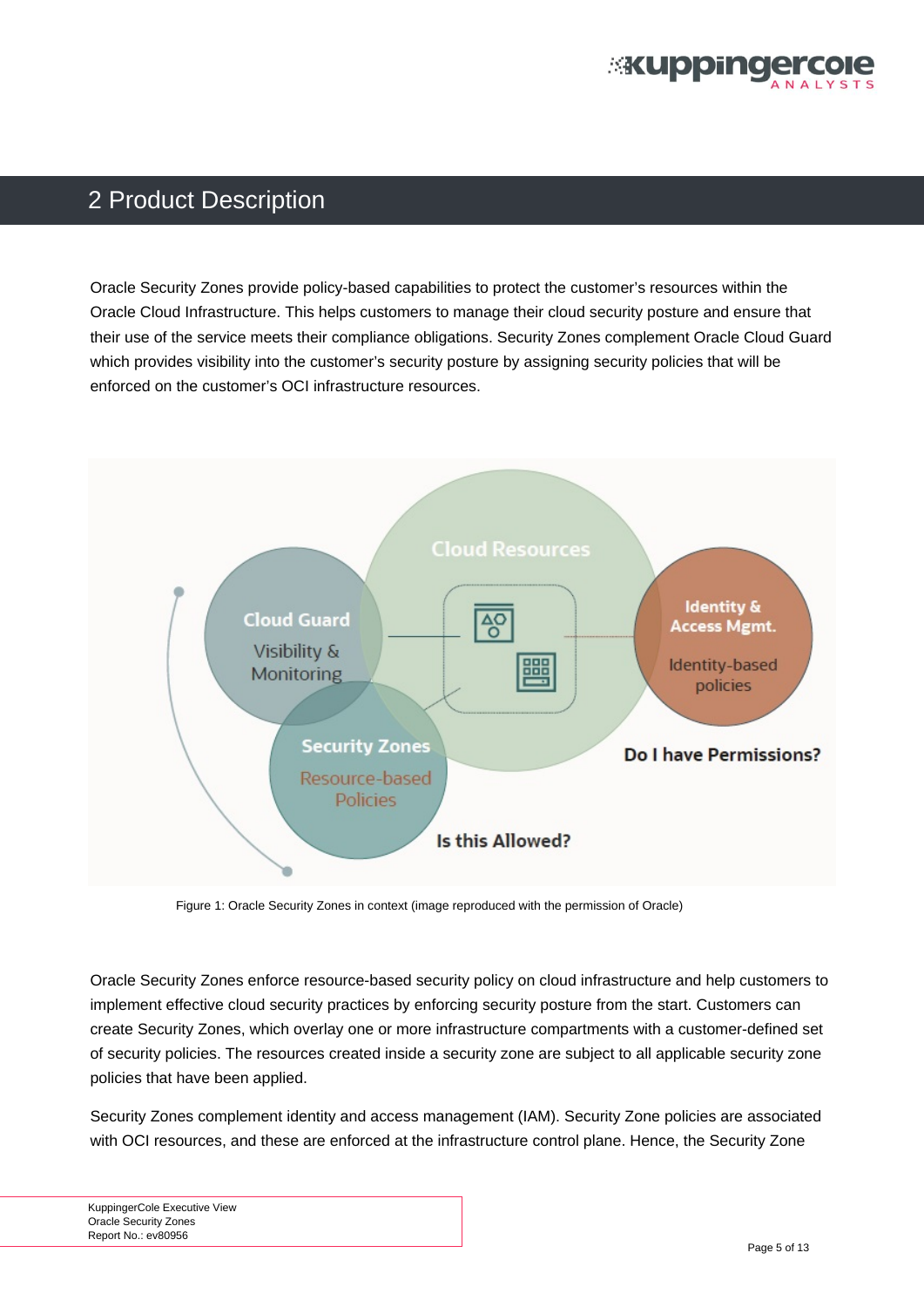

<span id="page-5-0"></span>polices cannot be directly overridden by privileged account operations.

OCI released Security Zones in Sept 2020, as Maximum-Security Zones, which enforced strict security policies and made these policies immutable. In May 2022, Oracle introduced a new version of Security Zones, which enables customers to define their own Security Zone policy sets and change security policy whenever needed.

Customers can select and apply the security policies that support their desired security posture to OCI resources within their Compartments. Resources currently included in Security Zones are Networking, Compute, Storage, Database, Encryption, Backups, and Require sanctioned images. Security Zones policies enable the customer to restrict resource movement, restrict resource association, deny public access, require encryption, and ensure data durability. Security Zones provides the enforcement element of cloud security posture management and pairs with Oracle Cloud Guard for infrastructure monitoring.

#### **2.1 Implementing Dynamic Security with Security Zones**

OCI enables organizations to respond rapidly and flexibly to new and changing business needs. However, in this dynamic IT environment there is a risk that security controls will be missed or misconfigured. For example, when business application components are moved from development and test to production the controls and configuration typically need to be changed. When a standard compute resource is used for different purposes the security controls may need to be adapted. When sensitive or regulated data is being processed it is essential that data be protected. The following use cases illustrate how Oracle Security Zones helps to protect this dynamic IT environment.

**Guardrails** — Customers can use Security Zones to enforce prescriptive guardrails to protect their resources against mistakes as well as malicious actors. For example, they can prevent resources from being moved to locations where they would breach compliance obligations. They can prevent resources from being exposed to the internet and enforce data protection by ensuring that data is encrypted. They can also ensure security hygiene such as ensuring that data is backed up automatically or enforce the use of customer-managed encryption keys.

**Application Protection** — Security Zones can help provide appropriate levels of protection for the OCI resources involved in the delivery of customer applications. Business applications rely on several technology layers each of which needs appropriate security policies. API / Web servers and load balancers that are exposed to the Internet face a greater risk of external attack. Security Zones can ensure that the appropriate restrictions are enforced on OCI resources in places where internet access is required. Application servers do not need access to the internet but are open to other forms of attack. Security Zones can provide protection for the OCI resources used, and the data they process. Databases that support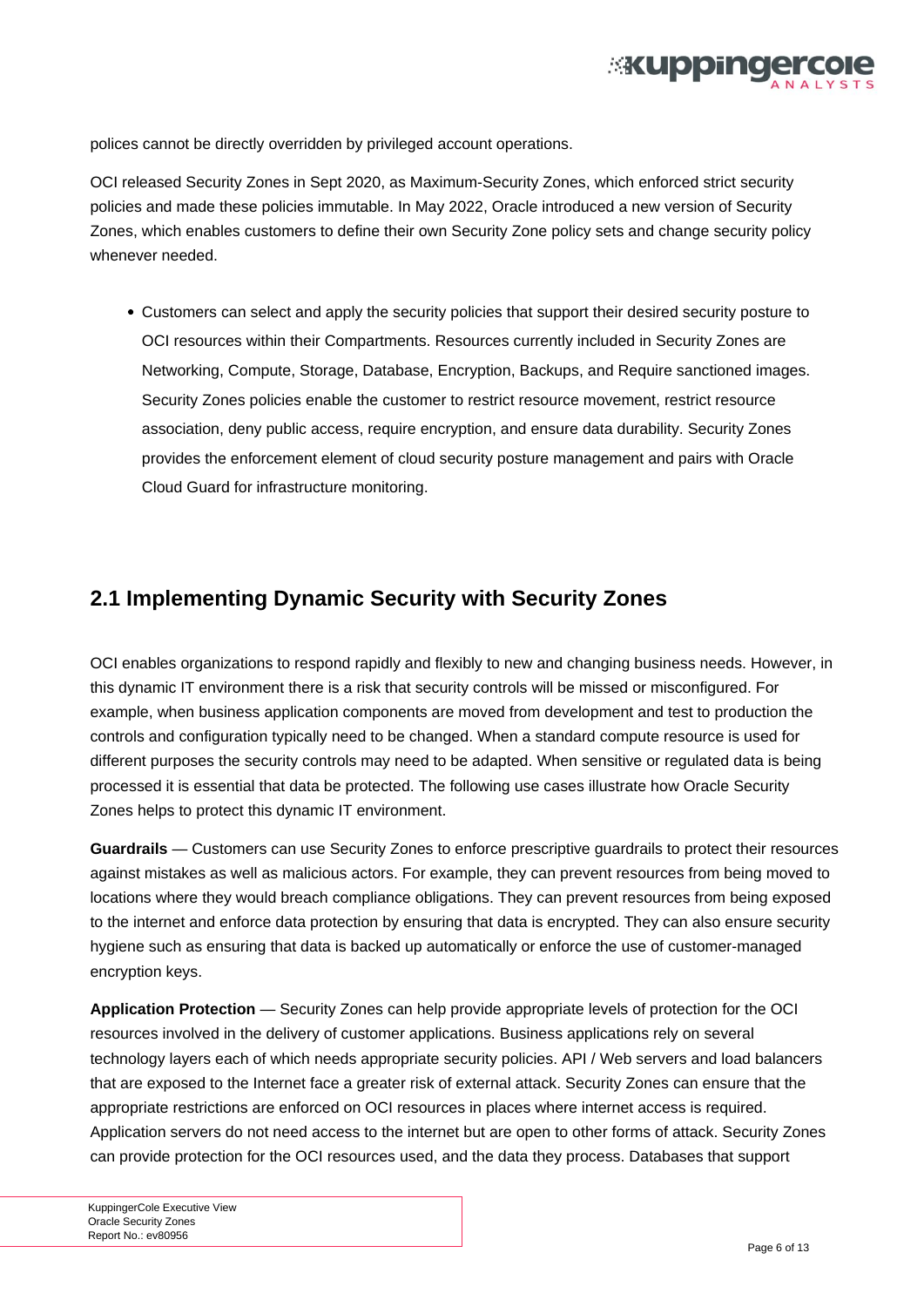

business applications may hold sensitive or regulated data with enhanced risks, should a breach occur. Oracle Security Zones policies help protect the OCI resources that these databases use and help ensure the security and durability of the data.

**High Security** — Government agencies and critical infrastructure industries are subject to stringent regulations. Satisfying the security needs of these users requires a comprehensive range of security controls. The Maximum Security Zone recipe provides a strong security policy set reflecting OCI best practices and Oracle's knowledge of compliance obligations across a wide range of government and industry sectors. High security customers often bring unique requirements and the desire for customized infrastructure to meet exacting needs. The Maximum Security Zones policy set provides a starting point, which is easily modified to reflect a customer's specific requirements.

#### **Resource Protection Policies**

When the customer creates or updates resources in a Security Zone, OCI validates the operations against the policies set for the Security Zone. If any policy is violated, that operation is denied. The May 2022 Security Zones release allows customers to define their own Security Zones by selecting which policies to enforce from a predefined list.

These predefined security policies for OCI resources address the following:

- Restrict Resource Movement Prevent resources from being moved from a Security Zone to a compartment outside the Zone (with lower levels of protection or no protection).
- Restrict Resource Association Ensure that resources within a Security Zone do not depend on resources outside that Security Zone.
- Deny Public Access Prevent resources in a Security Zone from being accessible from the public internet.
- Require Encryption Ensure that all resources in a Security Zone are encrypted using customermanaged keys. OCI Vault provides the capabilities to manage the master encryption keys that protect data and the secret credentials used to securely access resources.
- Ensure Data Durability Require that databases in the Security Zone are configured to perform automatic backups, and ensure that backups remain within the zone.
- Ensure Data Security Prevent data from being copied outside of that Security Zone.
- Use Only Configurations Approved by Oracle Require resources in the Security Zone to have the Oracle-approved security features enabled and configured.

#### **Administration**

Oracle Security Zones provides protection for critical OCI resources, yet this protection is only likely to be used if it is easy to administer. Customers can administer Security Zones using the web-based Console,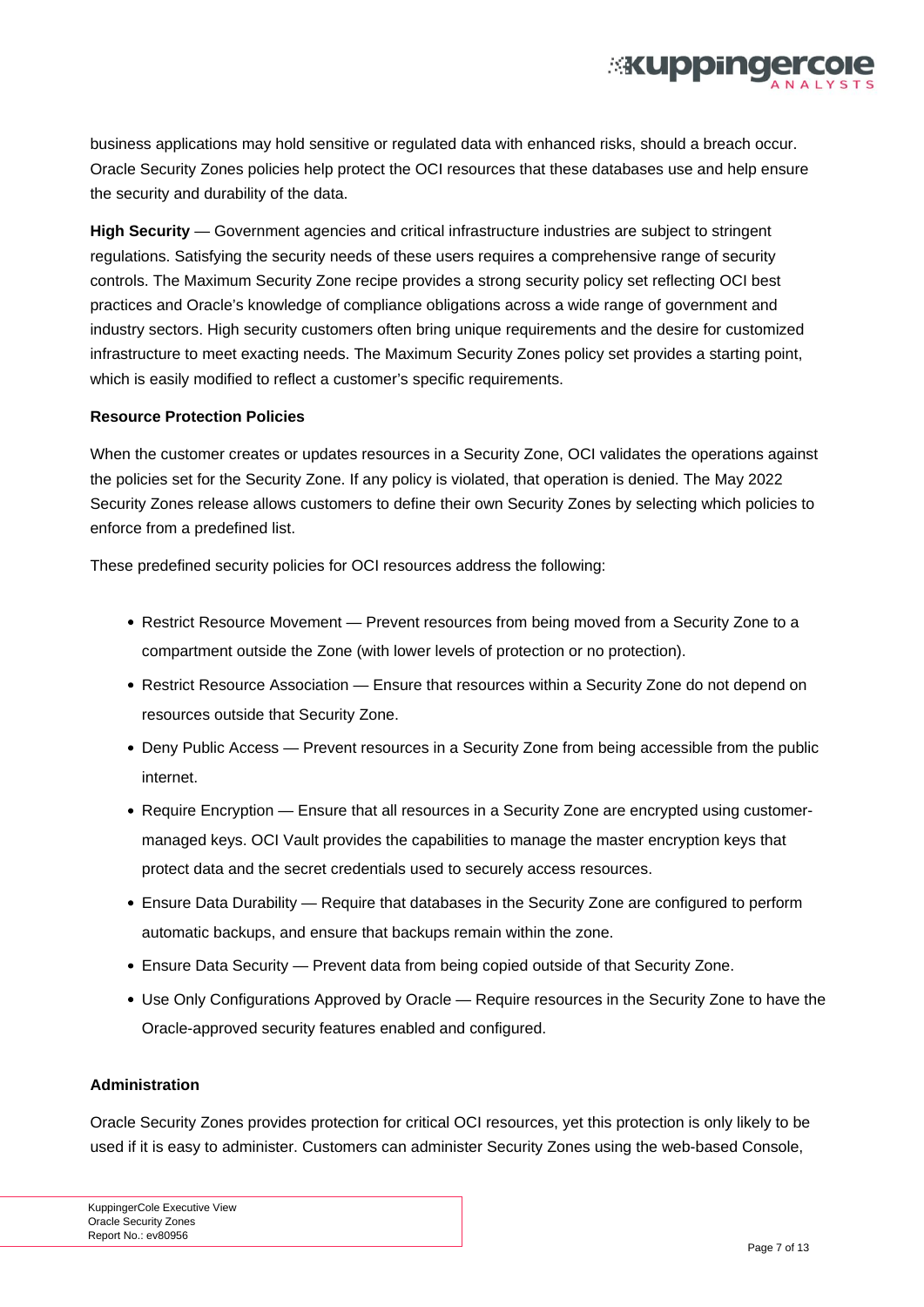

REST APIs, the Command Line Interface (CLI), or SDK. Terraform is also supported for automation. OCI provides services integrated IAM for authentication and authorization, which covers all the above interfaces. By default, only users with explicit Administrative permissions can access Security Zones.

Tenants have the flexibility to apply, create, and change custom policy sets. In addition, a tenant can delegate administrative access to developers as well as security administrators. All Security Zone policy changes are independently monitored by Oracle Cloud Guard, which automatically reflects active Security Zone policies with Cloud Guard monitoring targets.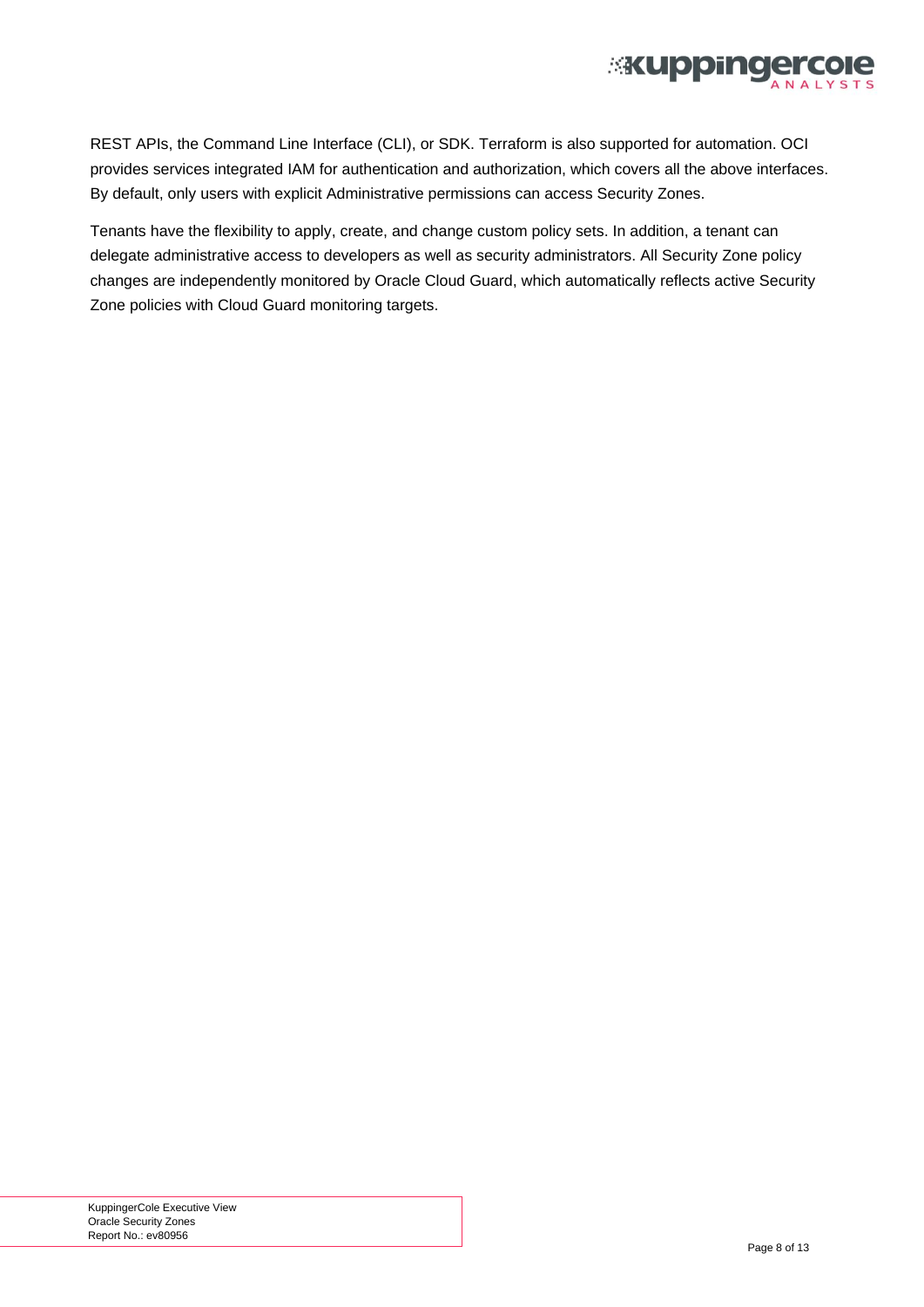

#### <span id="page-8-0"></span>3 Strengths and Challenges

Oracle Security Zones provides dynamic policy-based capabilities for tenants to secure cloud resources within OCI compartments. By providing true policy enforcement capabilities, Oracle's Cloud Security Posture Management solution extends beyond the visibility and monitoring commonly seen in competitive offerings. Security Zone policies are applied dynamically to resources in one or more compartments where resources can be created, changed, used, or removed; as long as the action doesn't conflict with applied security policy.

This enhancement to Security Zones provides flexibility for tenants to choose the level of protection that they need based on their requirements. A Maximum Security Zone recipe is available as a starting point, which customers can now edit to be more reflective of their needs. In general, Security Zone policies are based on Oracle best practices and tend to reflect the needs of governments and other highly regulated industries.

Expanding on the aspect of flexibility, a Security Zone can now be applied to existing workloads. The security posture of existing compartments can be improved simply by applying Security Zone policy. Cloud Guard will detect existing misconfigurations so customers can fix problems found initially, and Security Zone policy enforcement will prevent future violations from occurring.

Security Zone policies are enforced at a control plane level to provide robust protection against compromise. However, weakness in tenant administrative practices and entitlement management could still be exploited to maliciously change Security Zone policies and weaken security posture.

Many OCI resource types are currently addressed by Security Zone policies, and Oracle says that more are planned. It would also be helpful if Oracle provided mappings of Security Zone policies to common frameworks and standards to make it easier for tenants to select the policies they need.

# ORACLE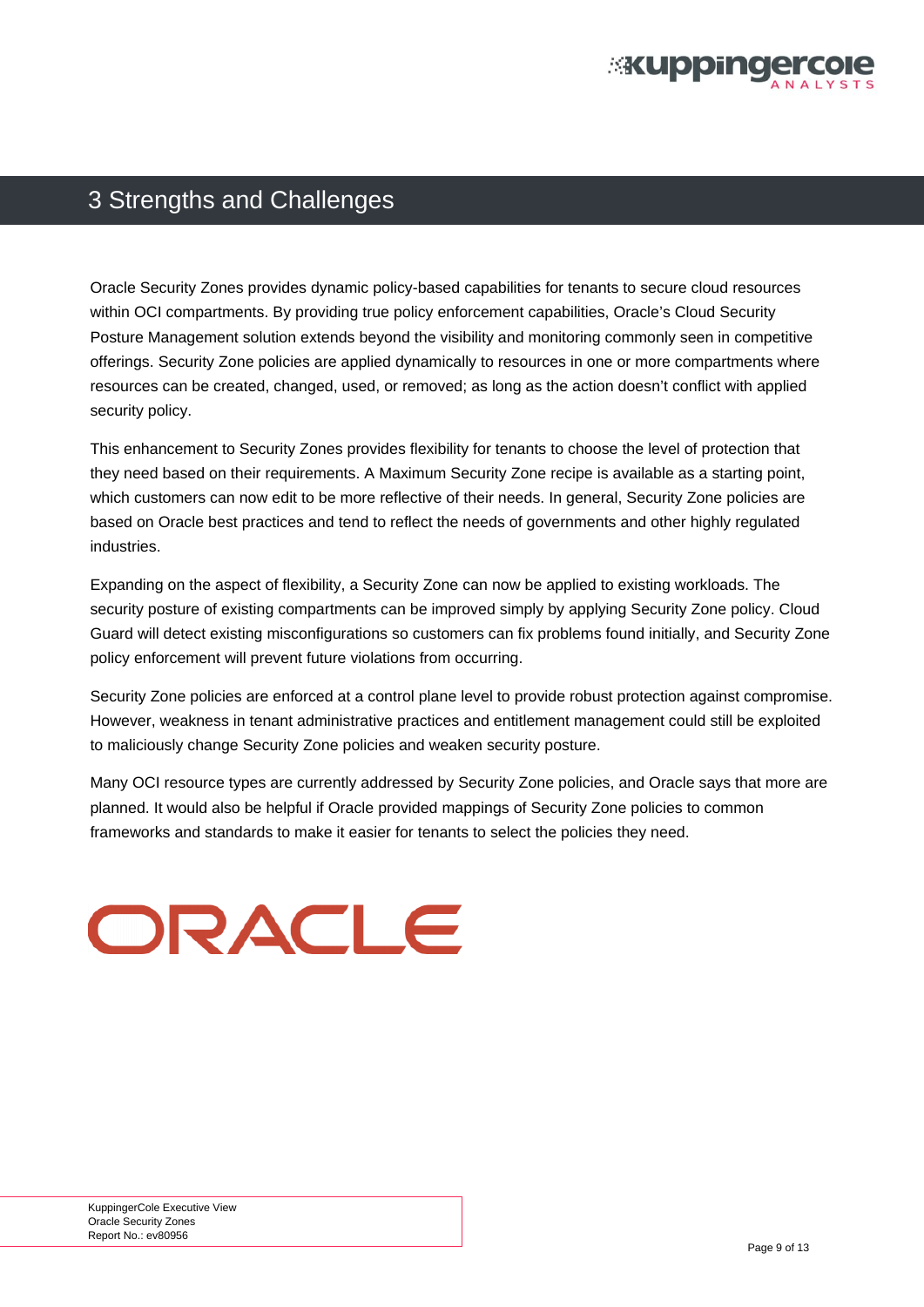

#### **Strengths**

- Provides policy-based protection for OCI resources.
- Policies are based on Oracle best practices.
- Maximum Security capabilities for customers that require that.
- Tenant can customize policy sets.
- Can be used as guardrails to prevent mistakes leading to reduced security posture.
- Supports customised protection for different elements in the application stack.
- Protection enforced dynamically as resources are created.
- Wide range of OCI resources are protected.
- Protection enforced at the OCI control plane.
- Integration with Oracle Cloud Guard.

#### **Challenges**

- Need more predefined administrative roles that govern who can create/modify/delete a Security Zone to improve appeal for high security use cases.
- Security Zones policies do not yet address network traffic policy beyond gateways.
- Security Zone policies do not yet offer managed immutability.
- Does not provide out-of-the-box mapping of policies to common industry standards and frameworks.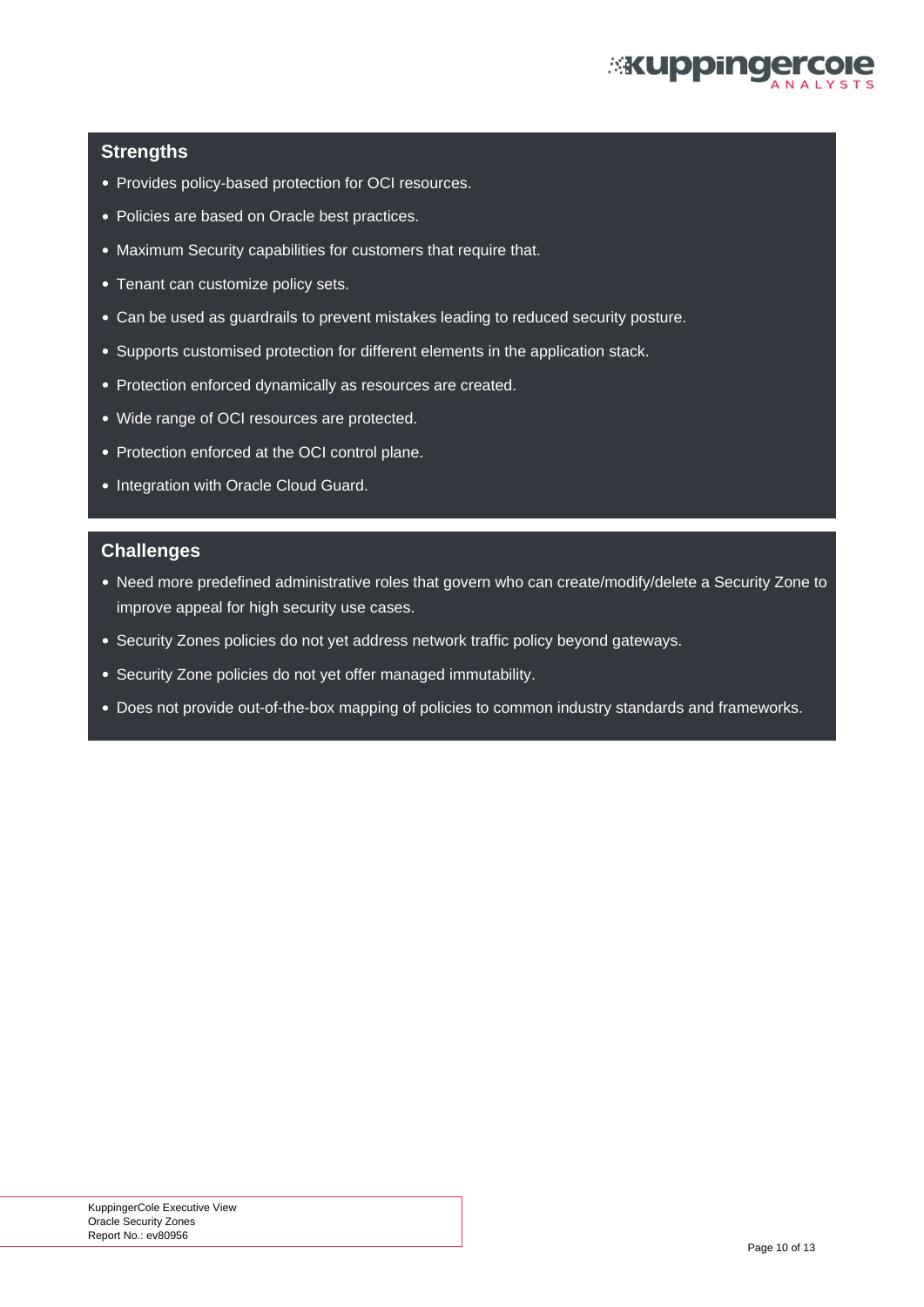

## <span id="page-10-0"></span>4 Related Research

**[Market Compass: Cloud Access Security Brokers - 80079](https://plus.kuppingercole.com/article/mc80079/cloud-access-security-brokers/)** 

- **[Architecture Blueprint: Identity and Access Management 72550](https://www.kuppingercole.com/report/ab72550)**
- **[Architecture Blueprint: Hybrid Cloud Security 72552](https://www.kuppingercole.com/report/an72552)**
- **[Advisory Note: Maturity Level Matrix for Cyber Security 72555](http://)**
- **[Advisory Note: Security Organization Governance and the Cloud 72564](https://www.kuppingercole.com/report/an72564)**
- **[Advisory Note: Cloud Services and Security 72561](http://)**
- **[Advisory Note: How to Assure Cloud Services 72563](https://www.kuppingercole.com/report/an72563)**
- **[Architecture Blueprint: Access Governance and Privilege Management 79045](https://www.kuppingercole.com/report/an79045)**
- **[Architecture Blueprint: Identity and Access Management 72550](https://www.kuppingercole.com/report/ab72550)**
- **[Leadership Compass: Identity as a Service \(IDaaS\) IGA -- 80051](https://www.kuppingercole.com/report/lc71102)**
- **[Leadership Compass: Identity Governance & Administration -- 80063](https://plus.kuppingercole.com/article/lc80063/identity-governance-administration-iga/)**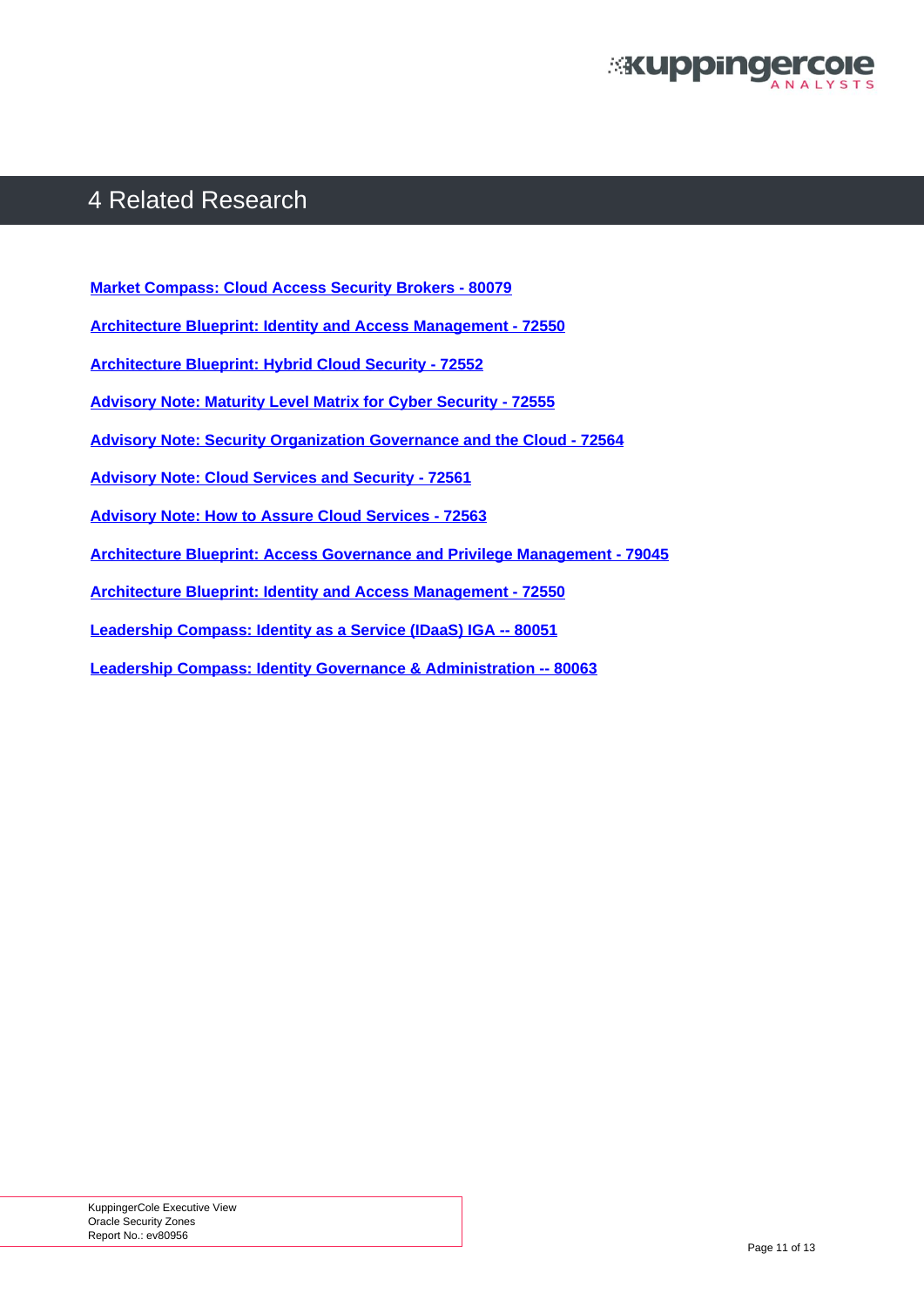

# <span id="page-11-0"></span>Content of Figures

[Figure 1: Oracle Security Zones in context \(image reproduced with the permission of Oracle\)](#page-4-0)